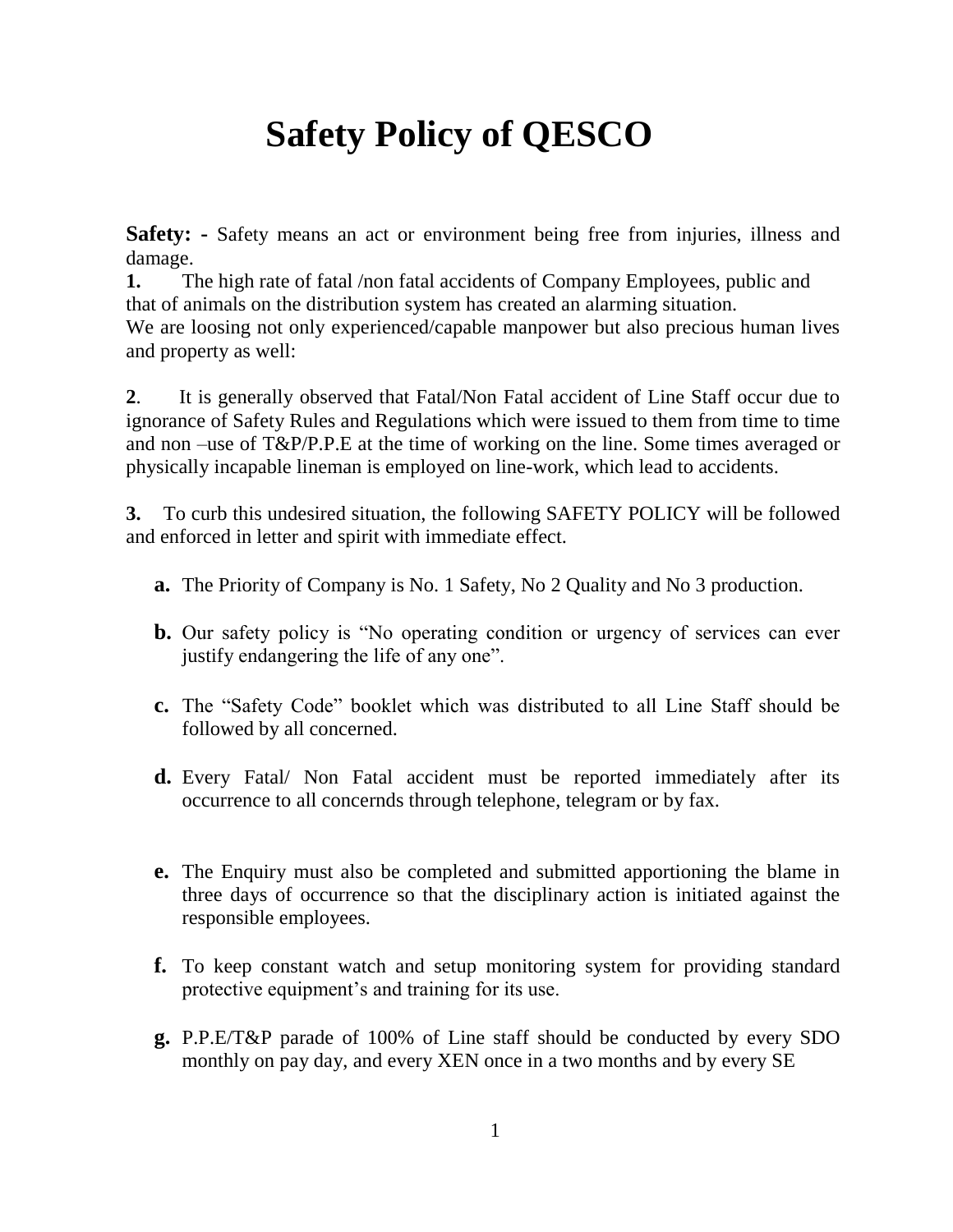- **h.** Twice in a year to ascertain the availability position of PPE/T&P with line staff and send a report of this effect to this office.
- **i.** Safety Co-ordinators nominated in each division, must co-ordinate the safety activities in the division and maintains the record which will be checked by any inspecting officer.
- **j.** The safety committees have to be reactivated and made effective. Monthly meetings of the Divisional Safety Committees will be held with already nominated LS-1 incharge safety of Sub-Division within first week and its deliberations sent to this office by 10 the of every month.
- **k.** For Safety awareness of technical staff, the eye-catching posters are properly displayed with plastic coating in sub division complaint offices. These have great value in Safety Programme through their influence on attitude and behavior (the posters have been provide to each Sub. Division by Dy. Director (Safety).
- **l.** Deputy Director Safety should regularly visit and carryout safety parade, promote safety awareness to delivering lectures and providing safety related posters in sub-Division level.
- **m.** Every employee will be trained for safe conduct of his work.
- **n.** All the electric installation shall be constructed according to SDI and proper earth must be provided with each pole/structure.
- **o.** Assistant lineman should not in any case be allowed to work on lines, unless a certificate of Competency is issued by the XEN. According to instruction already lay down.
- **p.** Before deputing the line staff to any assignment job planning/job briefing should be given.
- **q.** Temporary Earthing on both sides of 11 KV line MUST be provided before starting the work.
- **r.** Street light phase and neutral wire must be considered as live line for safe conduct of work on the line.
- **s.** All double source supply either from QESCO system or stand by generators at the consumer premises, be disconnected.